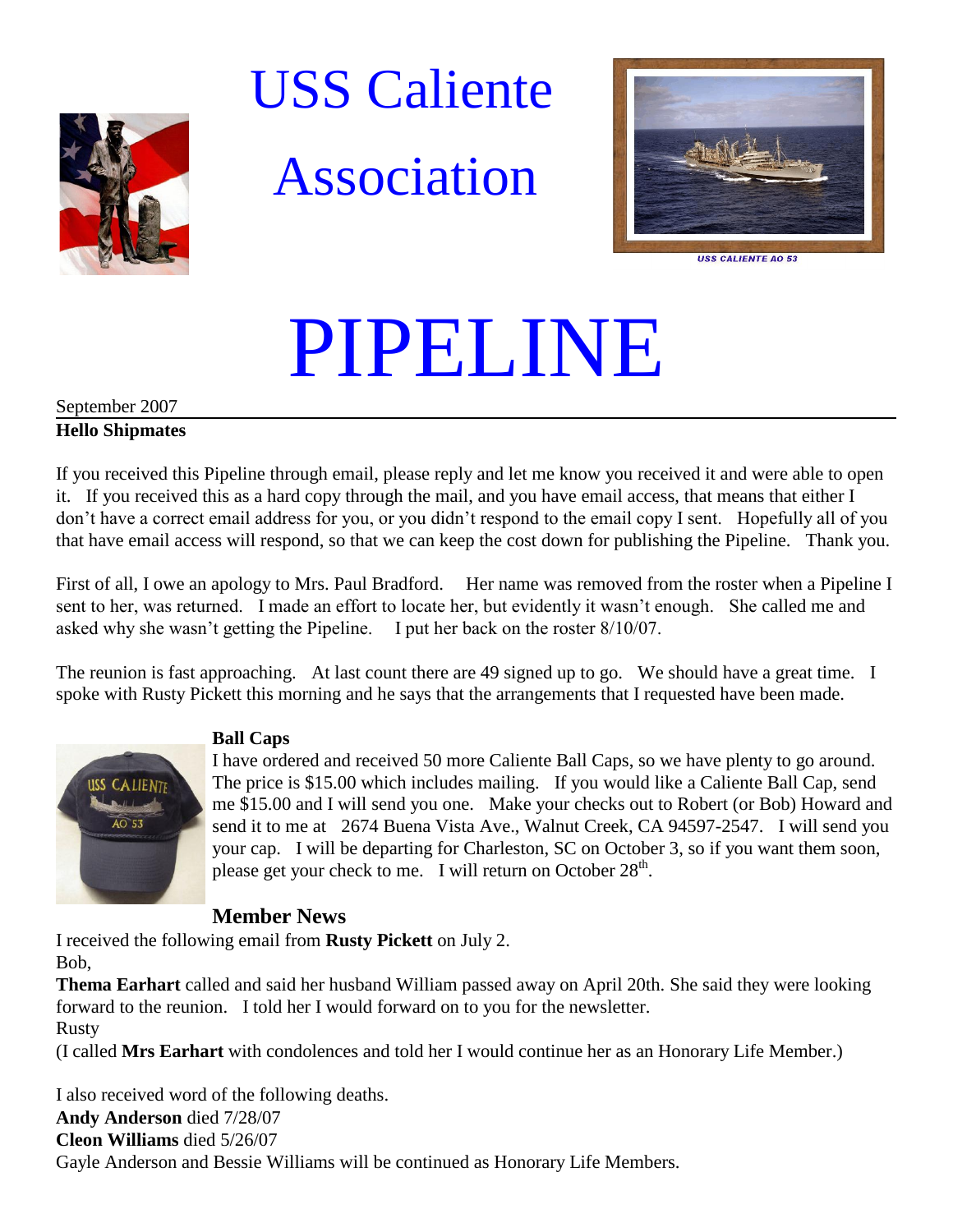Shortly after I published the June Pipeline, I received news from **Bill Lawler** that our shipmate **HMC Jim Storm** had passed away. Here is the email from Bill. (Received June 23) Hi, Bob,

Got the Pipeline, and my check for the Caliente cap is written and will go in the mail tomorrow! In case you hadn't heard, our shipmate, **Jim Storm**, passed away October 25, 2006. We'd kept in touch over the years, and he and his wife, Vera, stayed with us on 3 or 4 vacation trips to visit their older son, Mel, and his family in Michigan. What a wonder family, and what a wonderful couple! They "adopted" me when I was on the Cal, so I spent many weekends at their San Diego home when we were in port. When Jim retired from the Navy, I flew out to San Diego to contribute to the roast.

Jim battled Alzheimer's Disease during the last 4-5 years of his life. Physically, he became a mere shadow of himself, and mentally, he reached the point of not recognizing his wife or family members. It hurts me to tell you this, because he was an important part of my life. Best regards, **Bill Lawler**

I called **George Fick**. He is not doing well. He is battling Cancer. He says he is making progress but has a ways to go. He would appreciate a call from any of our members, if you get the chance. His number is 910-251-3666 (Wilmngton, NC)

**Norm Street** and the membership committee continue to do a terrific job.

### **New Members, WELCOME ABOARD**

**Larry N. Amos**, Ltjg, 1960 to 1961. He lives in Fairmount, WV. **Mark M. Brandt**, E3, 1969 to 1971. He lives in Wrightwood, CA. **Michael Clark**, GM3, 1954 to 1956. He lives with his wife Sylvia in Grand Island, FL. **William Fuller**, EM3, 1960 to 1962. He lives with his wife Mina in Lee's Summit, MO. **O.W. Johnson Jr.**, CS3, 1953 to 1956. He lives with his wife Lenora in Pasadena, TX. **Jack Lester**, MM1, 1966 to 1967. He lives with his wife Mary in Cambridge, IL. **Peter McFarland**, YNT3, 1952 to 1953. He lives in Mill Valley, CA. **Karl Millican**, SN, 1967 to 1968. He lives with his wife Judy in Irving, TX. **John (Jack) S. Nelson**, EM1, 1973. He lives with his wife Sherry in Birchwood, WI. **Pleasy Robinson**, BT3, 1952 to 1953. He lives with his wife Lou Ann in San Jose, CA. **Frank Santos,** ME2, 1952 to 1955. He lives with his wife Sandra in Pasadena, CA. **Melton(Bud) W. York**, CS3, 1953 to 1954. He lives with his wife Sonja in California City, CA.

18 of our Association members have been placed on the inactive list.

### **Marvin Doschadis** sent the following email:

Williamsburg, IA July 1, 2007 This note to advise you that my son, Mark and I cannot make it to this year's reunion. Our town, Williamsburg, Iowa has their Sesquicentennial, a five day event: my high school class reunion (#70) is here and my wife Cecilia and I are having our  $60<sup>th</sup>$  wedding anniversary. It is also my  $60<sup>th</sup>$  college reunion so I am pretty well reunioned out.

It's about more than the 88 year old body can stand. But keep us posted. Hopefully I'll be rested for the next one.

Best wishes for another great reunion. Congrats to Norm Street on his new members. Respectfully, Marvin Doschadis. Served 45-46.

We received a donation of \$5.00 from Ed Everett when he ordered his Caliente ball cap.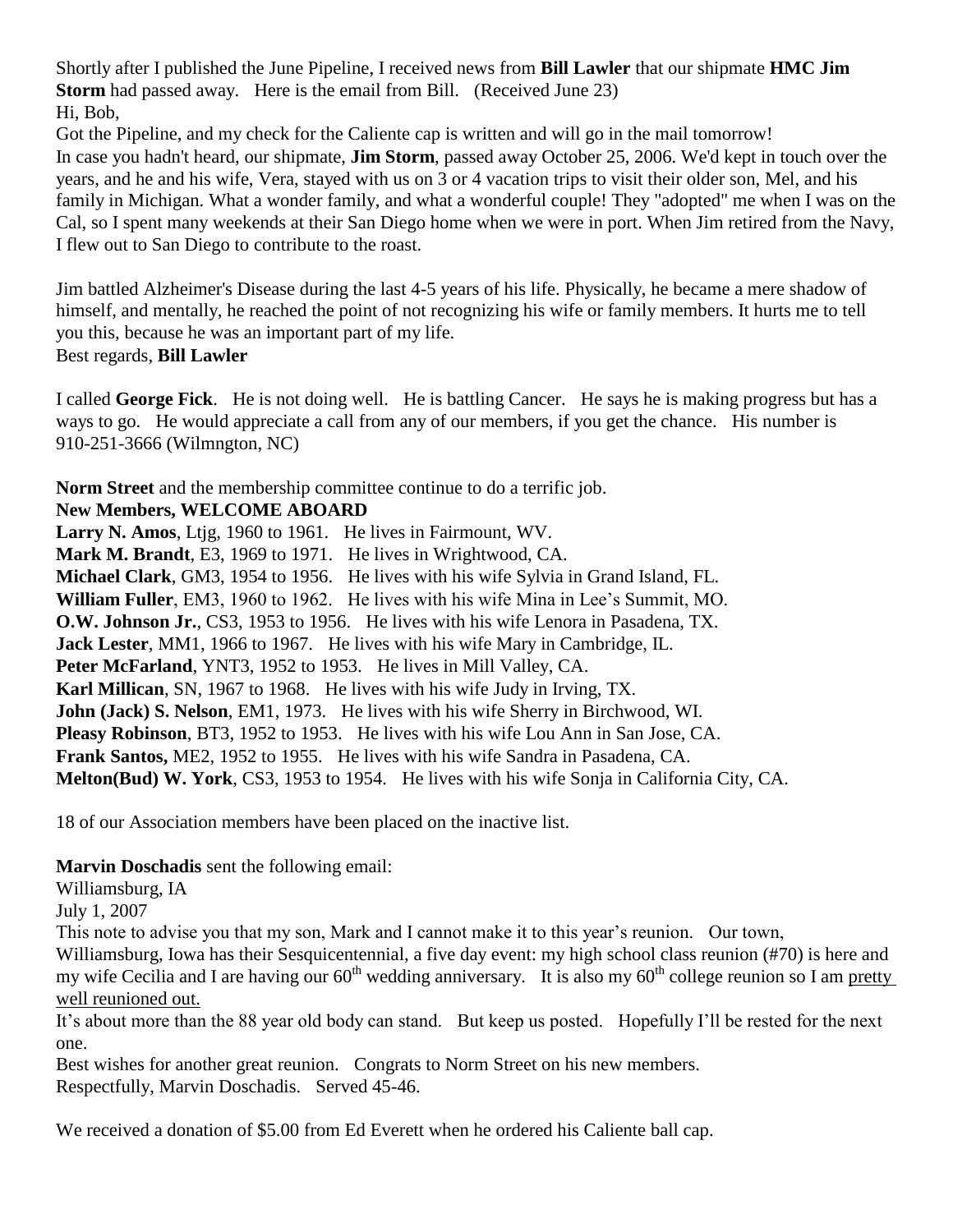New Address and Phone for **Franklin Marshall**, 2300 Flat Rock Road, Watkinsville, GA 30677,706-310-0804 New Address for **Bill Dunnette**, 1900 Ballington Blvd. NE #203, Rochester, MN 55901, 507-535-2106.

**Bill Schmidtke** sent me a 1961 Caliente Cruise Book. I scanned the pages and am in the process of cleaning up the images (rough edges, etc.). When I complete the process, I will copy the pictures to a CD. It probably won't be ready until I return from Charleston. I would be happy to send to anyone that wants a copy.

Shortly after I published the June Pipeline, I received a request from **Lori Goodhue**. Her husband **Clyde**, was on the Caliente from 1952 to 1956 (BM3). His  $76<sup>th</sup>$  birthday was in August, and could we make him a member of the Association as a surprise for his birthday. We exchanged a couple of emails and she sent the money for a ball cap and membership through 2008. I sent a ball cap to Pat Hurton, and he sent a package to their daughter so they could surprise him. Here is **Lori Goodhue's** response. Hi Bob,

I do not recall if I sent you a big Thank you for Clydes Birthday surprise. If not I do apologize. It was one of the best kept surprises he has ever received and keeps after me every day to get some frames for his pictures and certificates so that is on my agenda this week. That weekend we celebrated #46 and his 76 birthday with our five beautiful kids and 5 of the 12 grandkids. The weather was beautiful so it was just perfect.

His health is so that he cannot make the festivities down South next month but he asked That I send greetings to one and all and Best wishes everyone well. If there are any there that were on the ship during 52-56 from Alaska to the Pacific Corriders he would love getting a note and if anyone should travel to Vermont at any time please feel free to give us a call. (802-888-7669) (loraine.goodhue@comcast.net), You and Rusty are to be commended for a job well done. Give a shout if we can be of assistance in any way. I do not have Rusty's address so would you forward our Thanks to him.

Fall is just around the corner and our leaves are just beginning to turn in the higher elevations so Fall Folliage will be in full swing in a few weeks and it will be a short time after that I will be wishing I was on the cruise ship instead of shoveling snow.

Take care for now and stay in touch.

#### **Clyde and Lori Goodhue**

Here is her response to Pat Hurton Hi Pat,

On behalf of my husband Clyde Goodhue, the surprise packet you put together was one of the best gifts he could have received on his 76th birthday. It was a very special day for our five kids who all surprised him for the day as well as one of the 14 grandchildren who was able to attend. The day was beautiful and he had a good day mentally so he was able to tell some of his stories of his Navy Days to share. He wears his hat most proudly to his VA visits. I am in the process of getting his pictures and patches framed so they will be a daily memory. To extend his pleasure he received a wonderful telephone call going down Memory Lane with a ship mate Milan Nikcevich, last Friday. We had the speaker phone turned on so I was able to chat too and it was so much fun for both of us. It started bringing parts and pieces back that were sored away in his brain. (You see Clyde had a very serious accident in 1981 causing severe brain injuries and so his mind is not always as sharp as it used to be, so little things are great as it makes his brain work a little harder which helps keep him more alert. He has a hard time talking very long on the phone so the speaker phone made things much easier.)

Pat we want to send our best wishes to one and all for the upcoming reunion. It would be a wonderful adventure if we could be there with everyone but we will be in spirit. If we can help in anyway to continue to see the Association grow please don't be afraid to ask

Thanks for serving our great nation. May God be with you at every turn. Most sincerely **Clyde and Lori Goodhue**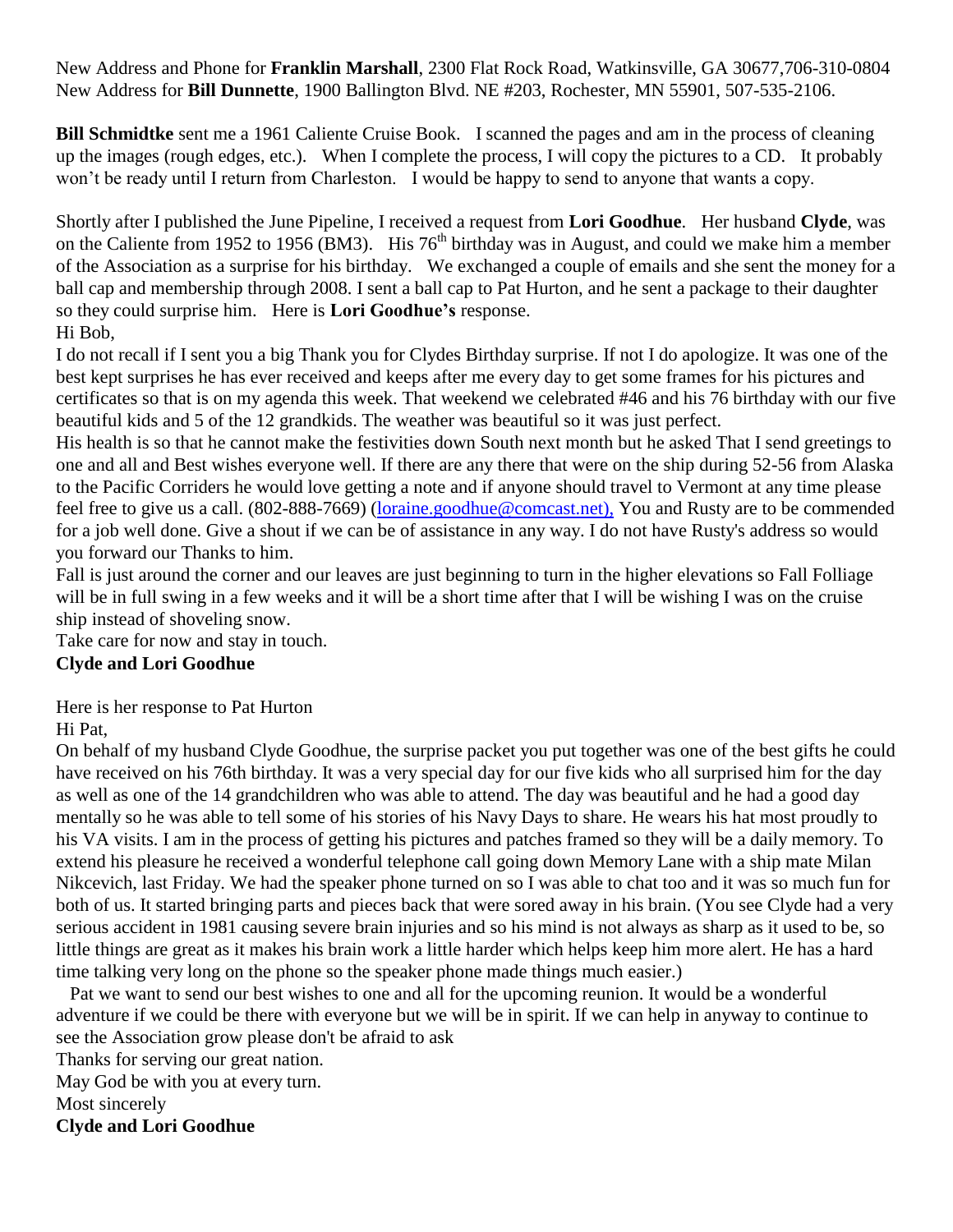# **Two Articles of Interest The final word about Saluting.**

**WASHINGTON, D.C.—**U.S. Senator Jim Inhofe (R-Okla.) praised the passage by unanimous consent of his bill (S.1877) clarifying U.S. law to allow veterans and servicemen not in uniform to salute the flag. Current law (U.S. Code Title 4, Chapter 1) states that veterans and servicemen not in uniform should place their hand over their heart without clarifying whether they can or should salute the flag. "The salute is a form of honor and respect, representing pride in one's military service," Senator Inhofe said. "Veterans and service members continue representing the military services even when not in uniform." "Unfortunately, current U.S. law leaves confusion as to whether veterans and service members out of uniform can or should salute the flag. My legislation will clarify this regulation, allowing veterans and servicemen alike to salute the flag, whether they are in uniform or not."

"I look forward to seeing those who have served saluting proudly at baseball games, parades, and formal events. I believe this is an appropriate way to honor and recognize the 25 million veterans in the United States who have served in the military and remain as role models to others citizens. Those who are currently serving or have served in the military have earned this right, and their recognition will be an inspiration to others."

This was sent to me by **Captain Jackson**

#### **Subject:** Pentagon Ceremony "We band of brothers . . ." Wm Shakespere

Here's Lt. Col. Bateman's account of a little-known ceremony that fills the halls of the Army corridor of the Pentagon with cheers, applause and many tears every Friday morning. It first appeared on May 17 on the Weblog of media critic and pundit Eric Alterman at the Media Matters for America Web site. \*\*\*\*\*\*\*\*\*\*\*\*\*\*\*\*\*\*\*\*\*\*\*\*\*\*\*\*\*\*\*\*\*\*\*\*\*\*\*\*\*\*\*\*\*\*\*\*\*\*\*\*\*\*\*\*\*\*\*\*\*\*\*\*\*\*

"It is 110 yards from the "E" ring to the "A" ring of the Pentagon. This section of the Pentagon is newly renovated; the floors shine, the hallway is broad, and the lighting is bright. At this instant the entire length of the corridor is packed with officers, a few sergeants and some civilians, all crammed tightly three and four deep against the walls. There are thousands here.

"This hallway, more than any other, is the `Army' hallway. The G3 offices line one side, G2 the other, G8 is around the corner. All Army. Moderate conversations flow in a low buzz. Friends who may not have seen each other for a few weeks, or a few years, spot each other, cross the way and renew.

Everyone shifts to ensure an open path remains down the center. The air conditioning system was not designed for this press of bodies in this area. The temperature is rising already. Nobody cares. "10:36 hours: The clapping starts at the E-Ring. That is the outermost of the five rings of the Pentagon and it is closest to the entrance to the building. This clapping is low, sustained, hearty. It is applause with a deep emotion behind it as it moves forward in a wave down the length of the hallway.

"A steady rolling wave of sound it is, moving at the pace of the soldier in the wheelchair who marks the forward edge with his presence. He is the first. He is missing the greater part of one leg, and some of his wounds are still suppurating. By his age I expect that he is a private, or perhaps a private first class.

"Captains, majors, lieutenant colonels and colonels meet his gaze and nod as they applaud, soldier to soldier. Three years ago when I described one of these events, those lining the hallways were somewhat different. The applause a little wilder, perhaps in private guilt for not having shared in the burden .. yet.

"Now almost everyone lining the hallway is, like the man in the wheelchair, also a combat veteran. This steadies the applause, but I think deepens the sentiment. We have all been there now. The soldier's chair is pushed by, I believe, a full colonel. "Behind him, and stretching the length from Rings E to A, come more of his peers, each private, corporal, or sergeant assisted as need be by a field grade officer.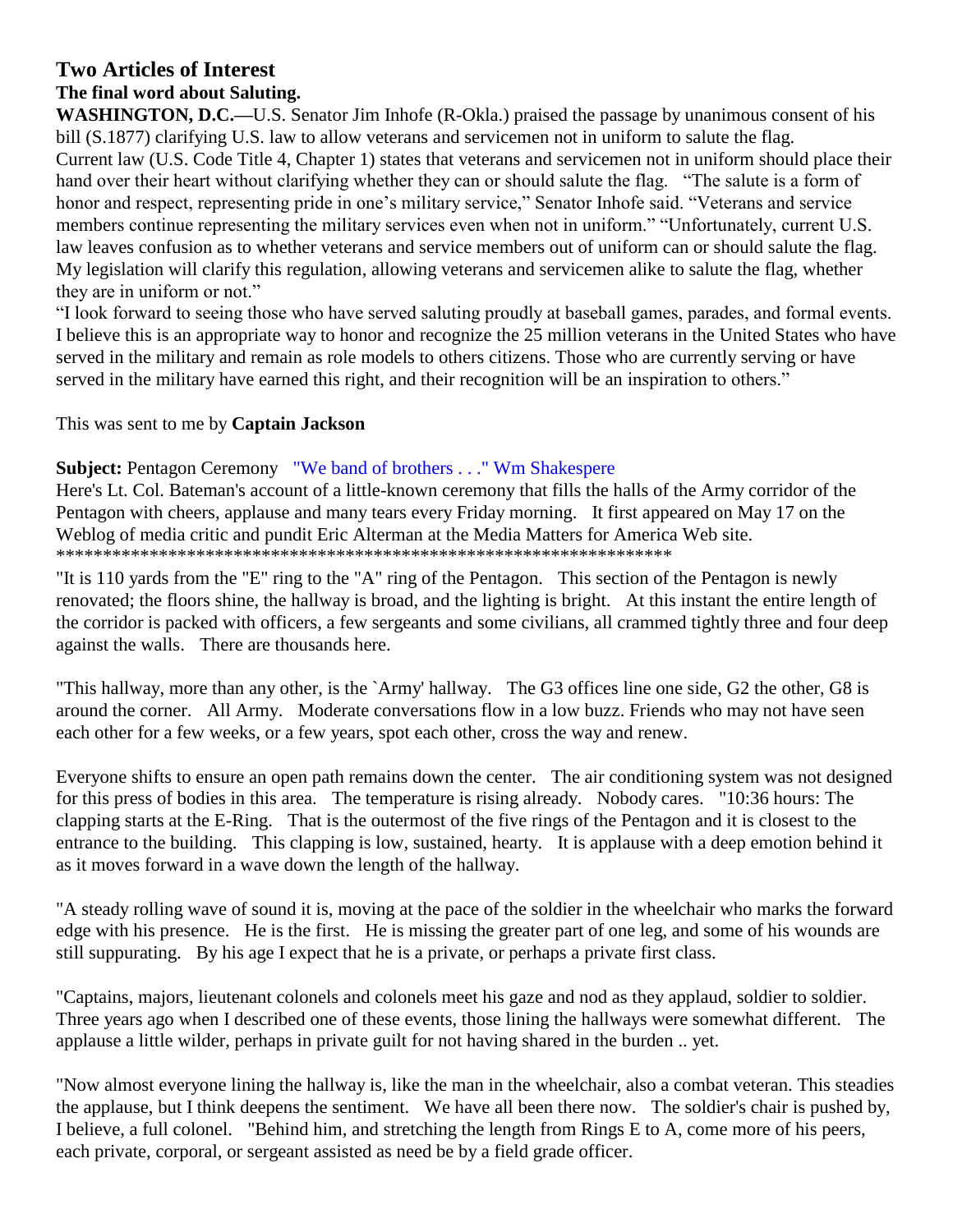11:00 hours: Twenty-four minutes of steady applause. My hands hurt, and I laugh to myself at how stupid that sounds in my own head. `My hands hurt.' Christ. Shut up and clap. For twenty-four minutes, soldier after soldier has come down this hallway - 20, 25, 30. Fifty-three legs come with them, and perhaps only 52 hands or arms, but down this hall came 30 solid hearts.

"They pass down this corridor of officers and applause, and then meet for a private lunch, at which they are the guests of honor, hosted by the generals. Some are wheeled along. Some insist upon getting out of their chairs, to march as best they can with their chin held up, down this hallway, through this most unique audience. Some are catching handshakes and smiling like a politician at a Fourth of July parade. More than a couple of them seem amazed and are smiling shyly.

"There are families with them as well: the 18-year-old war-bride pushing her19-year-old husband's wheelchair and not quite understanding why her husband is so affected by this, the boy she grew up with, now a man, who had never shed a tear is crying; the older immigrant Latino parents who have, perhaps more than their wounded mid-20s son, an appreciation for the emotion given on their son's behalf. No man in that hallway, walking or clapping, is ashamed by the silent tears on more than a few cheeks. An Airborne Ranger wipes his eyes only to better see. A couple of the officers in this crowd have themselves been a part of this parade in the past.

"These are our men, broken in body they may be, but they are our brothers, and we welcome them home. This parade has gone on, every single Friday, all year long, for more than four years." Did you know that? The media hasn't told the story. *(And won't. JWB)*

Last Saturday (9/22) I met with **Don Hall**, a new Association member, in Madera, CA. He is a retired Police Officer from Southern California. We had a nice visit and a discussion about the Association. He mentioned that he had a picture of the Caliente refueling a Destroyer and a Cruiser. The picture had been published in Life Magazine during the Korean War. Don was able to get a copy of it. He emailed it to me.